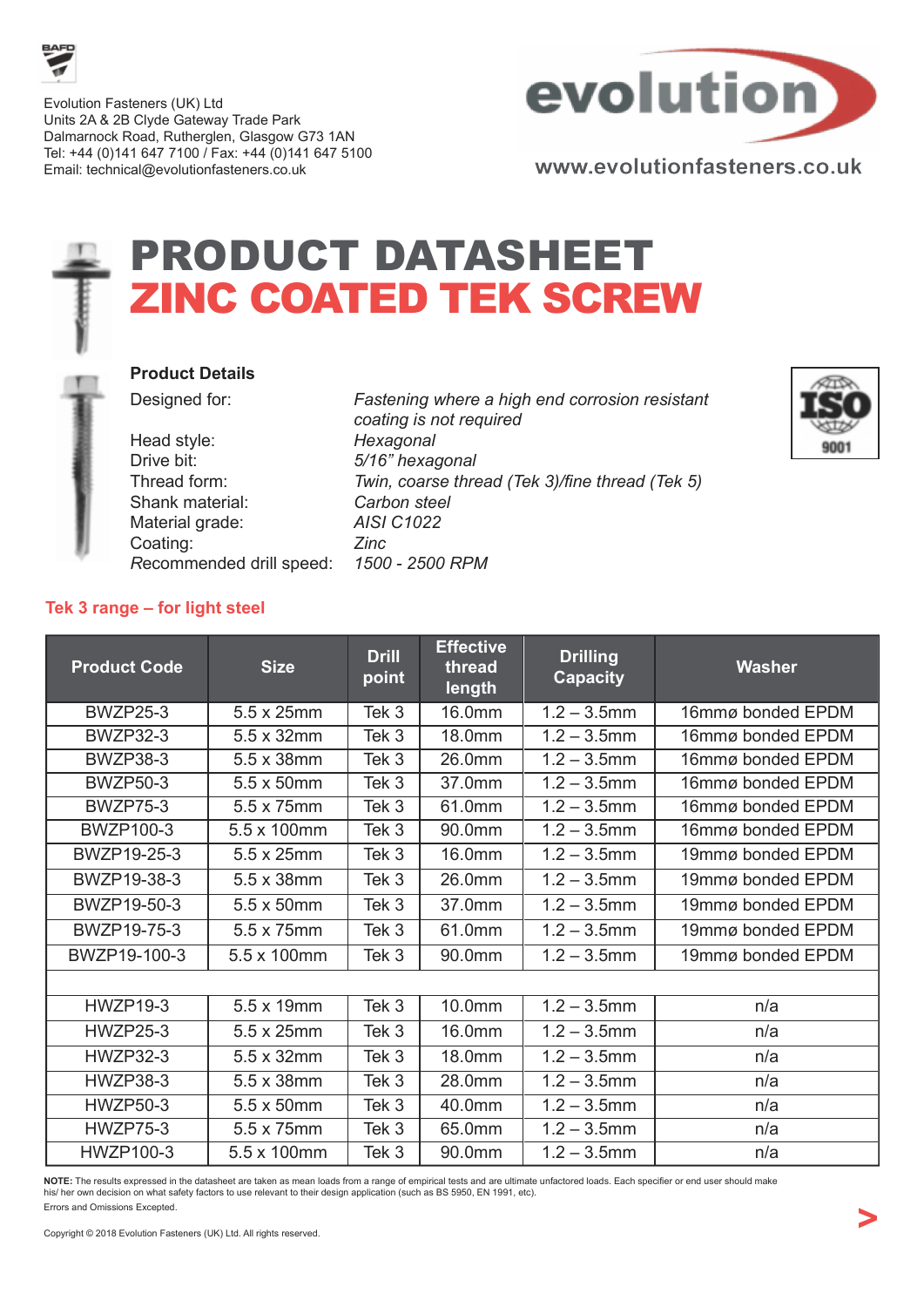### Tek 5 range – for heavy steel

| <b>Product Code</b> | <b>Size</b> | <b>Drill</b><br>point | <b>Effective</b><br>thread<br>length | <b>Drilling</b><br><b>Capacity</b> | Washer            |
|---------------------|-------------|-----------------------|--------------------------------------|------------------------------------|-------------------|
| <b>BWZP38-5</b>     | 5.5 x 38mm  | Tek 5                 | 18.0mm                               | $4.0 - 12.5$ mm                    | 16mmø bonded EPDM |
| <b>BWZP50-5</b>     | 5.5 x 50mm  | Tek 5                 | 34.0mm                               | $4.0 - 12.5$ mm                    | 16mmø bonded EPDM |
| <b>BWZP75-5</b>     | 5.5 x 75mm  | Tek 5                 | 60.0mm                               | $4.0 - 12.5$ mm                    | 16mmø bonded EPDM |
| <b>BWZP100-5</b>    | 5.5 x 100mm | Tek 5                 | 85.0mm                               | $4.0 - 12.5$ mm                    | 16mmø bonded EPDM |
|                     |             |                       |                                      |                                    |                   |
| <b>HWZP38-5</b>     | 5.5 x 38mm  | Tek <sub>5</sub>      | 18.0mm                               | $4.0 - 12.5$ mm                    | n/a               |
| <b>HWZP50-5</b>     | 5.5 x 50mm  | Tek 5                 | 33.0mm                               | $4.0 - 12.5$ mm                    | n/a               |
| <b>HWZP75-5</b>     | 5.5 x 75mm  | Tek 5                 | 60.0mm                               | $4.0 - 12.5$ mm                    | n/a               |
| HWZP100-5           | 5.5 x 100mm | Tek 5                 | 85.0mm                               | $4.0 - 12.5$ mm                    | n/a               |

### Technical Data

| <b>Hardness Rating (Vickers scale)</b> |                                                 |         | Unfactored Mechanical Performance |                                   |                                 |  |
|----------------------------------------|-------------------------------------------------|---------|-----------------------------------|-----------------------------------|---------------------------------|--|
| <b>Diameter</b>                        | <b>Surface</b><br>Core<br>Hardness   Hardness ' |         | <b>Diameter</b>                   | <b>Tensile</b><br><b>Strength</b> | <b>Shear</b><br><b>Strength</b> |  |
| 5.5mm                                  | 423.0HV                                         | 570.0HV | 5.5mm                             | 14.9kN                            | 9.4kN                           |  |

| Tek 3 range – Unfactored pull out values |             |                        |                   |                   |                   |                   |                   |  |
|------------------------------------------|-------------|------------------------|-------------------|-------------------|-------------------|-------------------|-------------------|--|
| <b>Diameter</b>                          | Drill point | <b>Steel Thickness</b> |                   |                   |                   |                   |                   |  |
|                                          |             | 1.2 <sub>mm</sub>      | 1.6 <sub>mm</sub> | 2.0 <sub>mm</sub> | 2.5 <sub>mm</sub> | 3.0 <sub>mm</sub> | 4.0 <sub>mm</sub> |  |
| 5.5 <sub>mm</sub>                        | Tek 3       | 1.7kN                  | 2.0kN             | 2.2kN             | 4.1 <sub>kN</sub> | 5.1 <sub>kN</sub> | 6.0 <sub>kN</sub> |  |

| Tek 5 range – Unfactored pull out values |             |                        |                   |                   |        |               |           |  |
|------------------------------------------|-------------|------------------------|-------------------|-------------------|--------|---------------|-----------|--|
| <b>Diameter</b>                          | Drill point | <b>Steel Thickness</b> |                   |                   |        |               |           |  |
|                                          |             | 4.0mm                  | 5.0 <sub>mm</sub> | 6.0 <sub>mm</sub> | 8.0mm  | <b>10.0mm</b> | $12.5$ mm |  |
| 5.5 <sub>mm</sub>                        | Tek 5       | 6.3kN                  | 7.4kN             | 8.7kN             | 10.9kN | 14.2kN        | 16.7kN    |  |

**NOTE:** The results expressed in the datasheet are taken as mean loads from a range of empirical tests and are ultimate unfactored loads. Each specifier or end user should make<br>his/ her own decision on what safety factors Errors and Omissions Excepted.